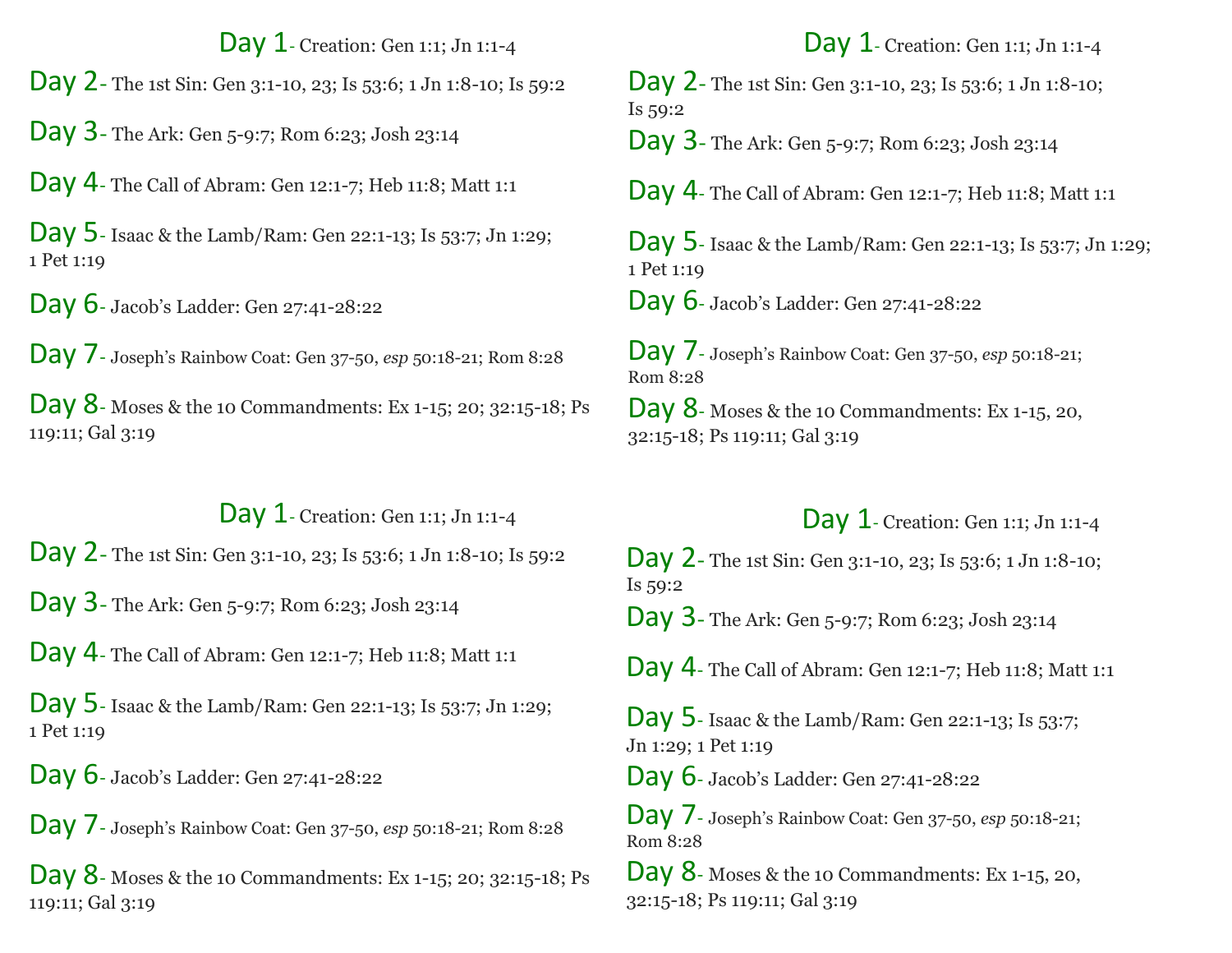Day 9- Canaan, the Promise of Blessings: Num 13-14:38; 24:17; Ps 103:2

Day 10- Ruth and Boaz: Ruth 1-4; Matt 1:5

Day 11- King David: 1 Sam 16-17

Day 12- Josiah Finds the Law: 2 Kings 22-23:25; Ps 119:105

 Day 13- (Prophecy) A Shoot from the Stump of Jesse: Is 11:1-5, 10; Jn 1:14a; 1 Sam 16:1-3; Rev 5:5

 Day 14- (Prophecy) Lion and the Lamb: Is 11:6-10; Matt 25:31-46; Rev 21:1-7; Php 2:9-11

 Day 15- (Prophecy) Prince of Peace: Is 2:2-4; 9:2-7; Jn 14:27

 Day 16- (Prophecy) Gentle Shepherd: Is 40:9-11; Ps 23; Jn 10:27; Jn 10:11-16

> Day 9- Canaan, the Promise of Blessings: Num 13-14:38; 24:17; Ps 103:2

Day 10 - Ruth and Boaz: Ruth 1-4; Matt 1:5

Day 11- King David: 1 Sam 16-17

Day 12- Josiah Finds the Law: 2 Kings 22-23:25; Ps 119:105

 Day 13- (Prophecy) A Shoot from the Stump of Jesse: Is 11:1-5, 10; Jn 1:14a; 1 Sam 16:1-3; Rev 5:5

 Day 14- (Prophecy) Lion and the Lamb: Is 11:6-10; Matt 25:31-46; Rev 21:1-7; Php 2:9-11

 Day 15- (Prophecy) Prince of Peace: Is 2:2-4; 9:2-7; Jn 14:27

Day 16- (Prophecy) Gentle Shepherd: Is 40:9-11; Ps 23; Jn 10:27; Jn 10:11-16

Day 9- Canaan, the Promise of Blessings: Num 13-14:38; 24:17; Ps 103:2

Day 10- Ruth and Boaz: Ruth 1-4; Matt 1:5

Day 11- King David: 1 Sam 16-17

Day 12- Josiah Finds the Law: 2 Kings 22-23:25; Ps 119:105

Day 13- (Prophecy) A Shoot from the Stump of Jesse: Is 11:1-5, 10; Jn 1:14a; 1 Sam 16:1-3; Rev 5:5

Day 14- (Prophecy) Lion and the Lamb: Is 11:6-10; Matt 25:31-46; Rev 21:1-7; Php 2:9-11

Day 15- (Prophecy) Prince of Peace: Is 2:2-4; 9:2-7; Jn 14:27

Day 16- (Prophecy) Gentle Shepherd: Is 40:9-11; Ps 23; Jn 10:27; Jn 10:11-16

> Day 9- Canaan, the Promise of Blessings: Num 13-14:38; 24:17; Ps 103:2

Day 10 - Ruth and Boaz: Ruth 1-4; Matt 1:5

Day 11- King David: 1 Sam 16-17

Day 12- Josiah Finds the Law: 2 Kings 22-23:25; Ps 119:105

 Day 13- (Prophecy) A Shoot from the Stump of Jesse: Is 11:1-5, 10; Jn 1:14a; 1 Sam 16:1-3; Rev 5:5

 Day 14- (Prophecy) Lion and the Lamb: Is 11:6-10; Matt 25:31-46; Rev 21:1-7; Php 2:9-11

 Day 15- (Prophecy) Prince of Peace: Is 2:2-4; 9:2-7; Jn 14:27

Day 16- (Prophecy) Gentle Shepherd: Is 40:9-11; Ps 23; Jn 10:27; Jn 10:11-16